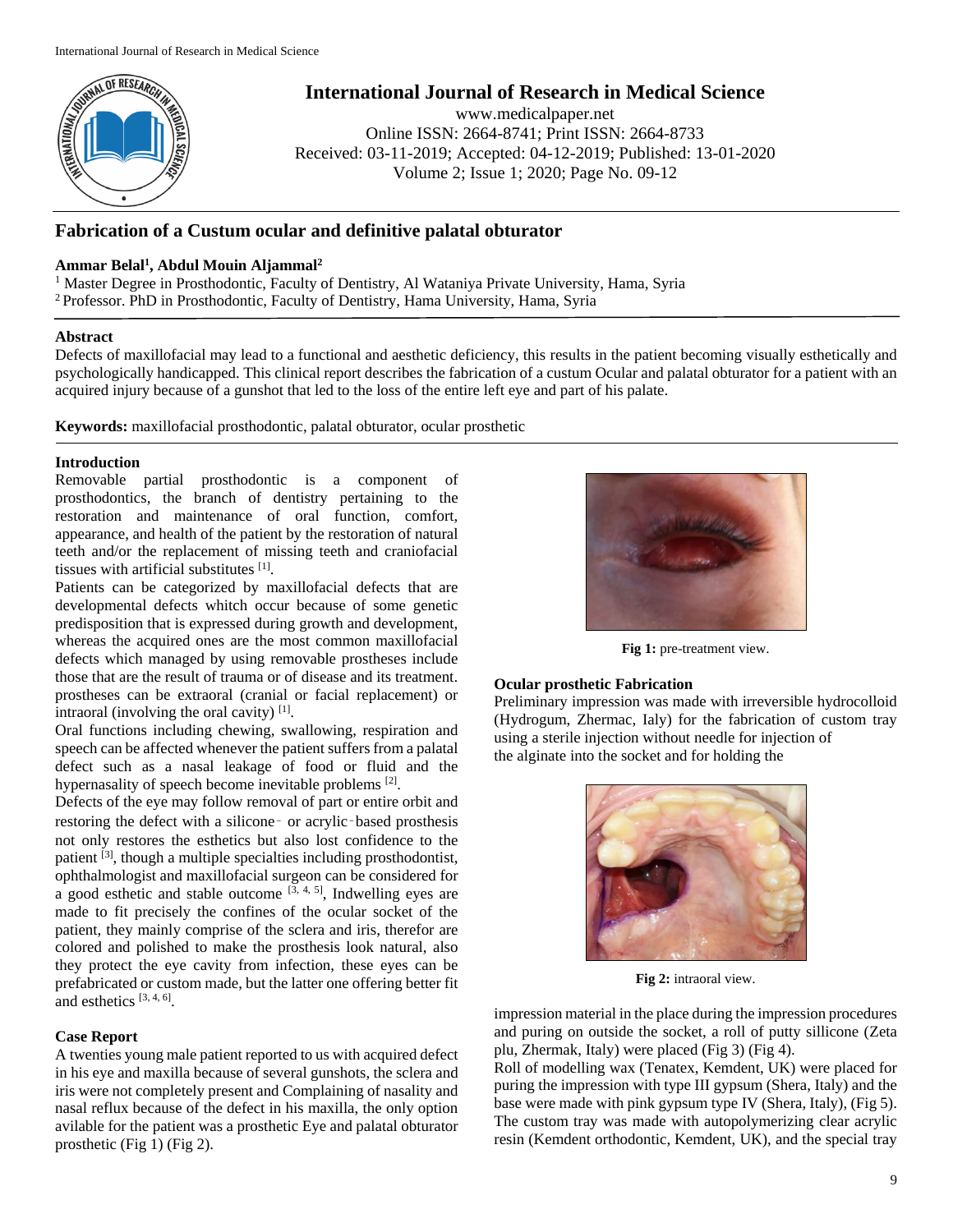was evaluated for any overextension in the ocular defect and corrected before final impression, also some holes created in the custom tray.



**Fig 3:** roll of putty sillicone befor injetion of alginate.



**Fig 4:** Preliminary Impression.

The final impression was made by light body polyvinyl siloxane (Elite hd, Zhermac, Italy) and pured with the pink gypsum type IV (Shera, Italy), (Fig 6).





**Fig 5:** Study cast.



**Fig 6:** final impression and cast.

wax eye model was created through the final cast and tested in the eye socket, then a prefabricated eye shell was matched with the healthy eye for the patient and fitted in the eye socket by trimming it, after that the shell was fitted to the wax model, The wax relined the stock eye and was adjusted by softening the wax in hot water and the patient was asked to do various eye movements which included closure of eyelid and moving the other eye in upward and downward direction as well as right and left movement (Fig 7).The wax-in trial ocular prosthesis was replaced by a heat polymerized clear acrylic resin (Dots acrylic, Dots, England) (Fig 8). The ocular prosthesis was trimmed and polished, then inserted (Fig 8). The post insertion instructions were given and patient was recalled for follow-ups.

### **Palatal obturator prosthetic Fabrication**

preliminary impressionwas made with Irreversible Hydrocolloids (Hydrogum, Zhermac, Ialy) and pured with dental stone Type III (Shera, Italy) to obtian the study cast which were Surveyed by a surveyor (Fig 9).



**Fig 7:** wax model and prefabricated eye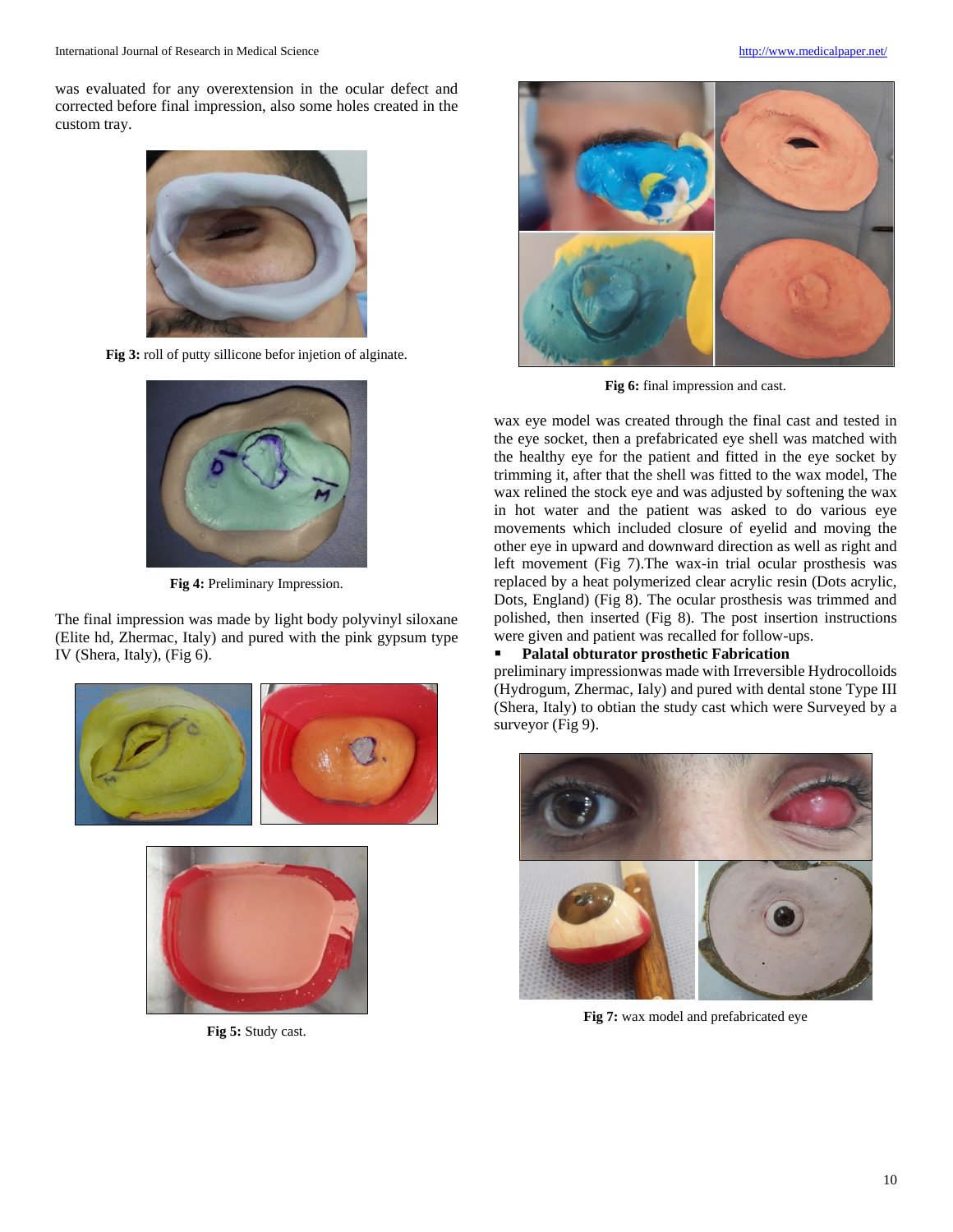

**Fig 8:** post insertion ocular prosthetic.



**Fig 9:** Preliminary impression and study cast.

The custom tray was made by autopolymerizing acrylic resin (Simplex Hi, Kemdent, UK) and checked in the patient mouth brfore making the final impression which was made by polyvinyl siloxane (Elite hd, Zhermac, Italy) and corrected by impresion compound sticks (Kerr, Italy), after that pured with the pink gypsum type IV (Shera, Italy), (Fig 10). Palatal major connector was adopted as a major connector and extracoronal circumferential clasps were used as retainers (Fig 11).

The framework fitting was checked in the patient mouth and the occlusal relationship was Registered and confirmed in the mouth after arificial tooth setting (Fig12).



**Fig 10:** Final impression and final cast.



**Fig 11:** the cast metal for the obturator.



**Fig 12:** Arificial Tooth setting.

The denture was processed with heat polymerized clear acrylic resin (Acron Rapid, Kemdent, UK), after that the obturator was delivered to the patient after assessment for the speech, mastication and adjustment procedures for the denture base borders or occlusal errors (Fig 13).



**Fig 13:** The definitive palatal obturator.

#### **Discussion**

Although the ocular prosthetic in not functional device, but it is a very suitable esthetic replacement for such patients. It restores self – confidence to the patients and prevents social embarrassment. This technique describes the fabrication of a prosthesis with materials that are easily available and regularly used by removable prosthodontic specialist. The procedure ensures a good fit of the artificial eye and a good natural esthetic outcome and this corresponds to a previous case [7] .

Regarding to palatal obturator is considered an excellent esthetic and functional option that eliminates surgical steps or reduces it and gives the patient more predictable and lasting results and can be easily repeated or repaired in case of need.

#### **Conclusion**

Prosthetic rehabilitation can be a good alternative to surgical reconstruction for patients who have an Excision in his palate or losing in the structures of his face as eye defects and gives a good appearance and function for his masticatory, speech ,deglutition and his facial esthetics.

#### **References**

- 1. Carr AB, Brown DT. McCracken's Removable Partial Prosthodontics. Elsevier Health Sciences, 2016, 315.
- 2. Lin FH, Wang TC. Prosthodontic rehabilitation for edentulous patients with palatal defect: report of two cases. Journal of the Formosan Medical Association. 2011; 110(2):120-4.
- 3. Guttal SS, Joshi SM, Pillai LK, Nadiger RK. Ocular prosthesis for a geriatric patient with customised iris: a report of two cases. Gerodontology. 2011; 28(2):152-6.